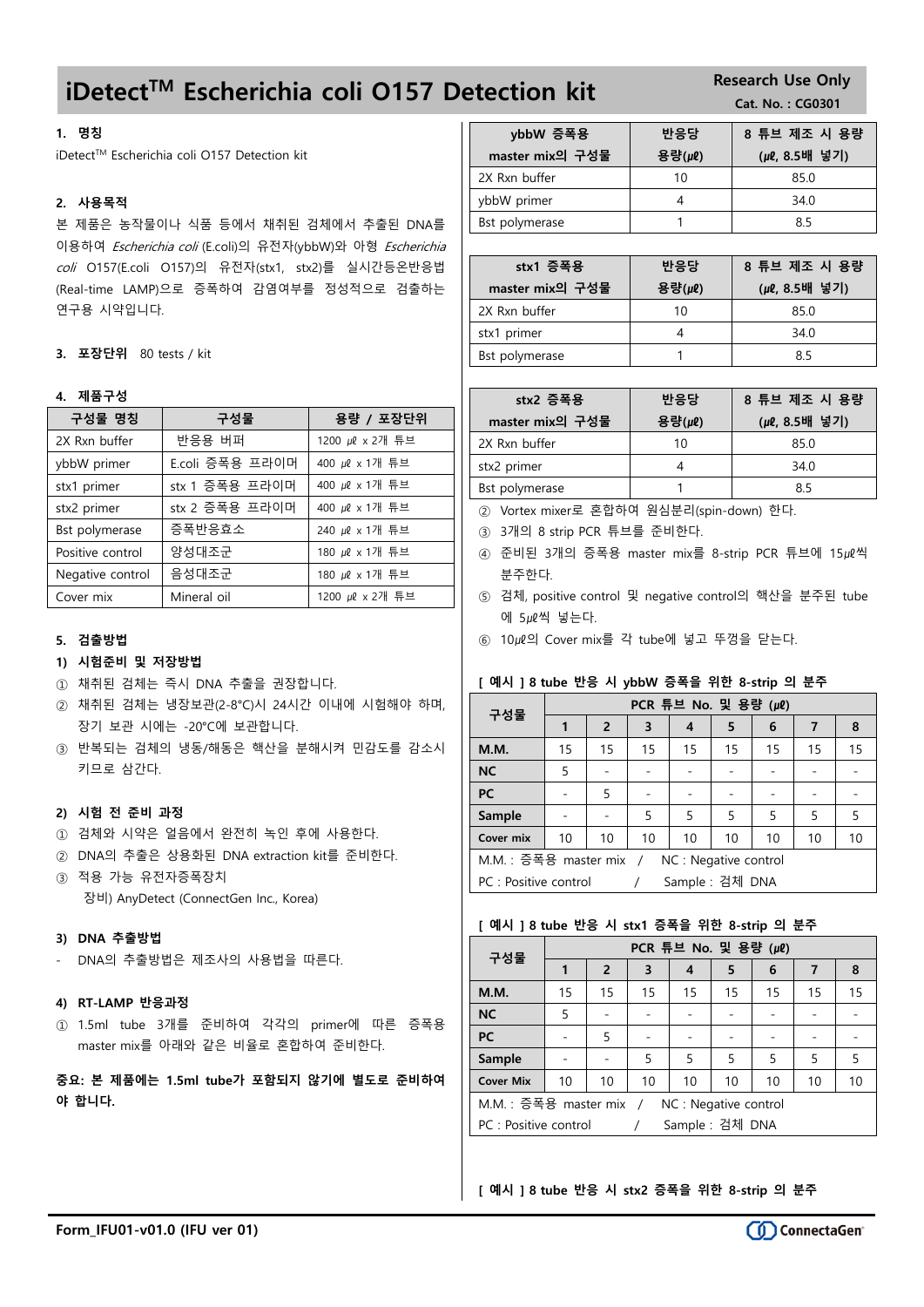# iDetect<sup>™</sup> Escherichia coli O157 Detection kit Research Use Only

|                                                  | PCR 튜브 No. 및 용량 (µ0) |    |    |                 |    |    |    |    |
|--------------------------------------------------|----------------------|----|----|-----------------|----|----|----|----|
| 구성물                                              |                      | 2  | 3  | 4               | 5  | 6  | 7  | 8  |
| <b>M.M.</b>                                      | 15                   | 15 | 15 | 15              | 15 | 15 | 15 | 15 |
| <b>NC</b>                                        | 5                    |    |    |                 |    |    |    |    |
| PC                                               |                      | 5  |    |                 |    |    |    |    |
| Sample                                           |                      |    | 5  | 5               | 5  | 5  | 5  | 5  |
| <b>Cover Mix</b>                                 | 10                   | 10 | 10 | 10              | 10 | 10 | 10 | 10 |
| M.M. : 증폭용 master mix /<br>NC : Negative control |                      |    |    |                 |    |    |    |    |
| PC : Positive control                            |                      |    |    | Sample : 검체 DNA |    |    |    |    |

⑦ 0.2ml strip tube용 원심분리기로 spin-down 한다.

⑧ PCR튜브를 AnyDetect에 장착하여 아래 조건으로 반응한다.

### [장비의 반응 조건]

| <b>Step</b>             | <b>Temperature</b> | <b>Times</b> |  |  |
|-------------------------|--------------------|--------------|--|--|
|                         | $65^{\circ}$ C     | 3 min        |  |  |
| つ**                     | 65°C               | 40 min       |  |  |
| **:탁도 검출 단계 (Scan step) |                    |              |  |  |

#### 6. 결과 판정 및 해석

1) 유전자에 대한 threshold 및 cut-off는 아래와 같이 설정한다.

| 장비        | 유전자  | <b>Threshold</b> | Cut-off |
|-----------|------|------------------|---------|
| AnyDetect | vbbW | 0.02             | 40:00   |
| AnyDetect | stx1 | 0.02             | 40:00   |
| AnyDetect | stx2 | 0.02             | 40:00   |

#### 2) 아래와 같은 기준에 따라 양성과 음성을 판정한다.

| 판정                     | 시험결과                          |
|------------------------|-------------------------------|
| 양성 (+)                 | $T_{\text{T}}$ * $\leq 40:00$ |
| 음성 (-)                 | $N/D^{**}$                    |
| $*TT$ : Threshold time |                               |
| **N/D : Not detected   |                               |
|                        |                               |

3) 최종판정

| 사                              | PC <sup>+</sup>            | NC <sup>+</sup> |                                               | 유전자       |           | 결과해석           |  |
|--------------------------------|----------------------------|-----------------|-----------------------------------------------|-----------|-----------|----------------|--|
| 례                              |                            |                 | ybbW                                          | stx1      | stx2      |                |  |
| $\mathbf{1}$                   | $\ddot{}$                  |                 |                                               |           |           | E.coli O157 음성 |  |
| 2                              | $\ddot{}$                  |                 | $\ddot{}$                                     |           |           | E.coli O157 음성 |  |
| 3                              | $\ddot{}$                  |                 | $\ddot{}$                                     | $\ddot{}$ |           | E.coli O157 양성 |  |
| 4                              | $\ddot{}$                  |                 | $\ddot{}$                                     | $\ddot{}$ | $\ddot{}$ | E.coli O157 양성 |  |
| 5                              | $\ddot{}$                  |                 | $\ddot{}$                                     |           | $\ddot{}$ | E.coli O157 양성 |  |
| 6                              | $\ddot{}$                  |                 |                                               | $+/-$     | +/-       | 무효             |  |
| $\overline{7}$                 |                            |                 | $+/-$                                         | $+/-$     | $+/-$     | 무효             |  |
| 8                              | $\ddot{}$                  | $\ddot{}$       | $+/-$                                         | $+/-$     | $+/-$     | 무효             |  |
| 9                              |                            | $\ddot{}$       | +/-                                           | $+/-$     | $+/-$     | 무효             |  |
|                                |                            |                 | +PC : positive control, NC : negative control |           |           |                |  |
|                                | 사례 1/2/3/4/5 : 정상적인 시험의 결과 |                 |                                               |           |           |                |  |
| 사례 6: 검체에서 DNA를 재추출하여 다시 시험한다. |                            |                 |                                               |           |           |                |  |
|                                |                            |                 | 사례 7 : 시험과정을 재확인한다.                           |           |           |                |  |
|                                |                            |                 | → 재시험/신규 제품 개봉/다른 Lot으로 시험한다.                 |           |           |                |  |

사례 8 : 반응물의 오염으로 판단되어 시험환경을 청결하게 한다. → 재시험/신규 제품 개봉/다른 Lot으로 시험한다.

사례 9 : 시험과정을 재확인한다.

→ 재시험/신규 제품 개봉/다른 Lot으로 시험한다.

\*조치사항이 해결되지 않을 시에는 공급자에게 문의하세요.

### 7. 정도관리

- 1) Positive control 과 negative control 의 시험결과가 아래와 같 이 산출되는지를 확인한다.
- 2) 부적합 시에는 동일 lot의 다른 제품으로 재시험하고, 재시험도 부적합하면 공급자에게 문의한다.

| 기준                     | 정도관리물질           | 시험결과                          |  |  |
|------------------------|------------------|-------------------------------|--|--|
| 적합                     | Positive control | $T_{\text{T}}$ * $\leq 40:00$ |  |  |
| Negative control       |                  | $N/D**$                       |  |  |
| Positive control       |                  | N/D                           |  |  |
| 부적합                    | Negative control | $T_{\text{T}} \leq 40:00$     |  |  |
| $*TT$ : Threshold time |                  |                               |  |  |
| **N/D : Not detected   |                  |                               |  |  |

#### 8. 저장방법 및 사용기간

- 1) 개봉 전의 모든 구성품은 -20℃ 이하에서 12개월간 유효합니다.
- 2) 개봉 후의 모든 구성품은 4℃에서 12일간 유효합니다.

#### 9. 사용시 주의사항

- 1) 본 제품은 연구용 제품입니다.
- 2) 본 제품 사용 시에는 반드시 매 시험마다 첨부된 양성대조물질 과 음성대조물질을 사용하여 양성과 음성 대조시험을 해야 합니 다.
- 3) 본 제품은 정성시험을 기반으로 하기에 동일 검체를 반복 적용 시 통계적 유의성이 보증되지 않을 수 있습니다.
- 4) 본 제품설명서를 충분히 숙지한 후 사용해야 합니다.
- 5) 검체 및 시약을 취급할 때에는 일회용 장갑, 보호구, 보안경, 마 스크 등의 적절한 보호장비를 착용하여 눈이나 피부를 보호해야 합니다. 접촉 시에는 흐르는 물로 헹군 뒤 의학적 진단을 받아 야 합니다.
- 6) 본 제품은 등온증폭기술기반으로 민감도가 높기에 증폭산물에 의한 교차오염이 발생하지 않도록 주의하세요.
- 7) 시험 장비 및 공간은 0.5% sodium hypochloride나 적절한 소독 제를 사용하여 철저히 소독을 해야 합니다.
- 8) 반응이 완료된 증폭산물은 재사용을 금하며 지정된 장소에 폐기 해야 합니다.
- 9) 모든 시료는 잠재적 감염성을 배제할 수 없기에 각 실험실의 안 전 및 폐기지침을 준수해야 합니다.
- 10) 본 제품의 저장방법을 준수하지 않을 시에는 성능의 저하가 발 생할 수 있습니다.
- 11) 유효기간이 지난 제품은 사용하지 않으며, 서로 다른 lot 또는 동일 lot 다른 포장 간의 혼합을 금합니다.



#### ConnectaGen Inc.

F-203, MisaCentumbiz, 45, Jojeong-daero, Hanam-si, Gyeonggi-do, Republic of Korea Tel. +82-31-5175-3330 Fax. +82-31-5175-3329